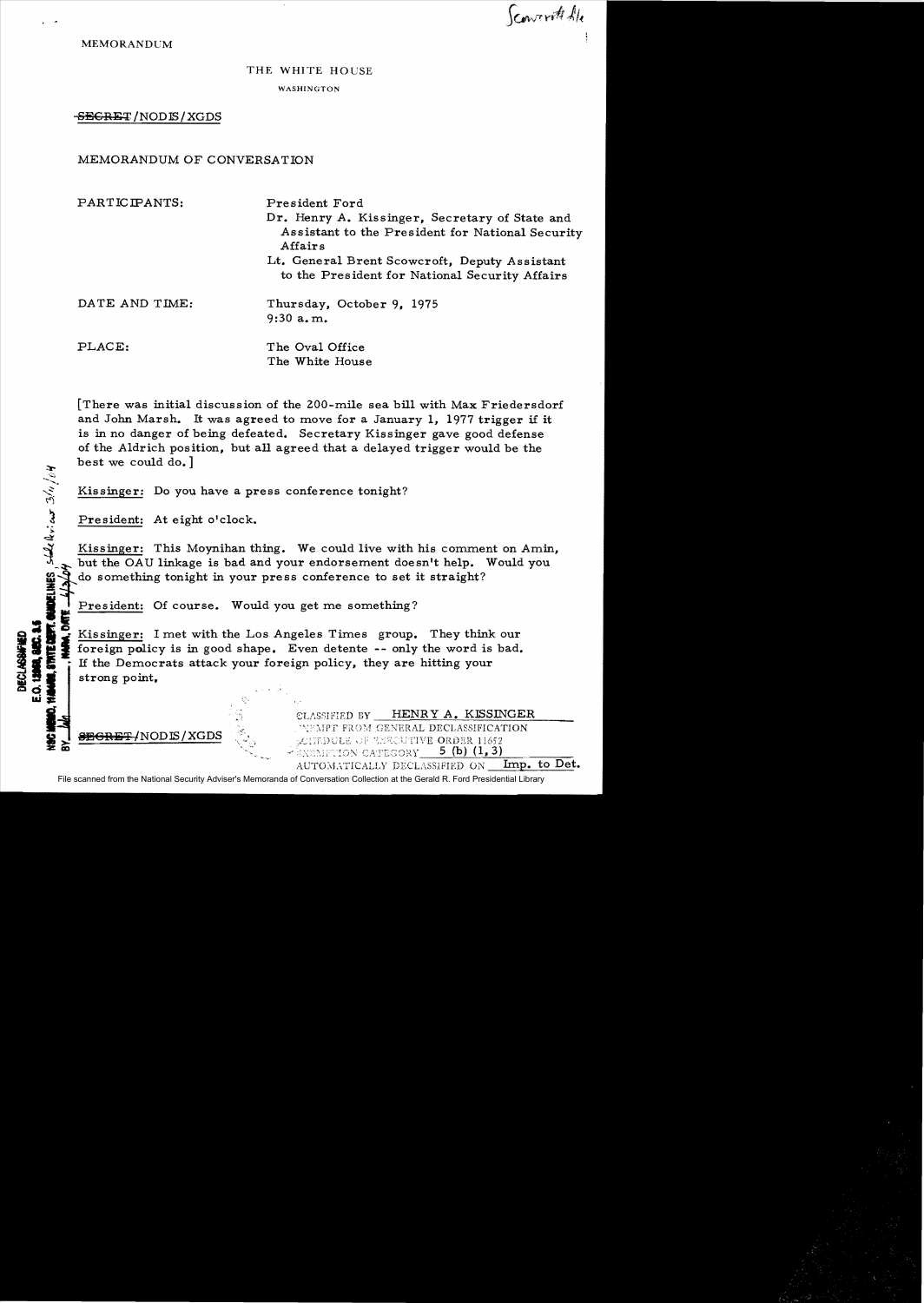## $S$  begreen the set of  $\mathbb{Z}_2$  . The set of  $S$  is  $2$  and  $2$  and  $2$  and  $2$  and  $2$  and  $2$  and  $2$  and  $2$  and  $2$  and  $2$  and  $2$  and  $2$  and  $2$  and  $2$  and  $2$  and  $2$  and  $2$  and  $2$  and  $2$  and  $2$  and  $2$  and

Scowcroft: On Moynihan, you may not get a question. There is some merit in having Ron clarify it.

President: Get me some words, and I'll talk with Ron.

Kissinger: On the economic summit, the French are still trying to exclude Canada. All the others agree.

President: Can I send a message to Giscard?

Kissinger: That's a good thing to do. I think he'll concede, but even if he doesn't, we will be in good shape with the Canadians. We could tell Schmidt you are doing so and ask his support.

President: Fine. Let's do it. We definitely should have Canada.

 $[N, B, A]$  hotline message was sent to Giscard -- who turned it down again. ]

Kissinger: On the grain deal, the Soviets told us they couldn't buy a 15% discount. It would destroy them with the East Europeans, the Third World and OPEC. The negotiations on this have been a disaster. Butz has talked every day with his guy on an open line. Then....

[The Vice President calls.]

Yesterday he pulled Bell out on the grounds that the grain part was completed.

President: He mentioned that yesterday. I said I didn't think the delegation was coming home.

Kissinger: It puts us in a tough position all around. We can't reopen the grain deal, and there's lots of farmer pressure on us to move on the grain.

We have some options for disguising a discount which we can try on them. But if they reject it, you will have to decide whether to break the linkage. There are problems either way. In principle, I favor being tough. So does Simon. But if it fails, then it will hurt detente and get the farmers on your neck.

President: How is the grain deal?

SE<del>GRET</del>/NODIS/XGDS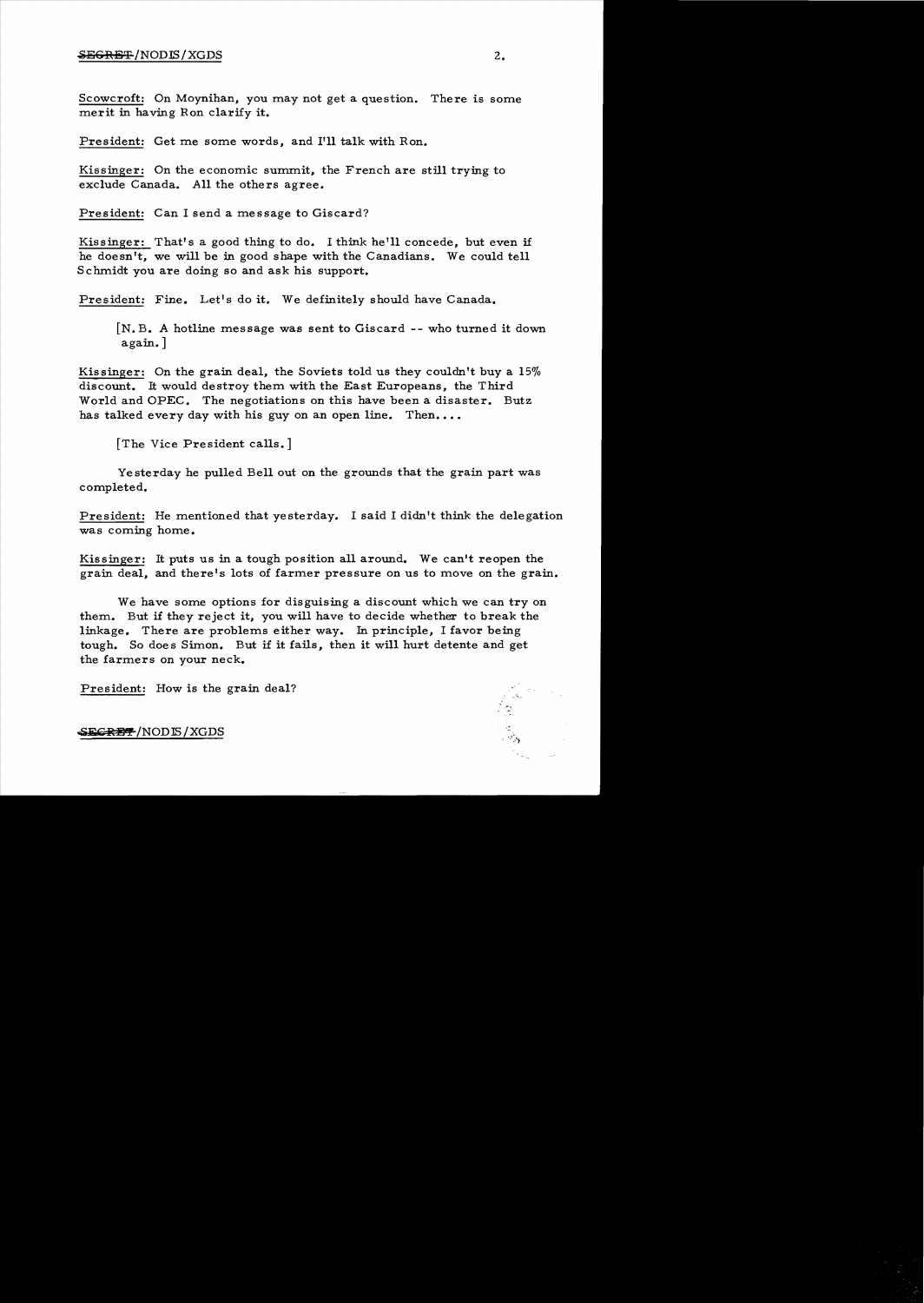## 6i13£lH3~/NODJS/XGDS *3.*

Kissinger: It is a great grain deal. We could wait until Saturday and see if they will buy our oil offer.

President: How about initialling on Saturday? That would be good politically.

Kissinger: Then we could wait 30 days. If after that we don't have it, I think you have to go ahead on the grain.

President: I agree. Will you take care of it?

Kissinger: On Lebanon, we have nothing to propose. The danger is that if the Syrians go in, the Israelis certainly will.

On Angola, things are not going too badly. We are blackmailing the Portuguese and they are leaving arms behind for Roberto and Savimbi, as well as MPLA. It is better than before.

Scowcroft: Sonnenfeldt wanted to know: If things disintegrate, is the thing Secretary Kissinger discussed with Callaghan still active?

Kissinger: We would have to do something if a civil war eventuated in Portugal. We cannot afford to lose.



<del>@BORET</del>/NODIS/XGDS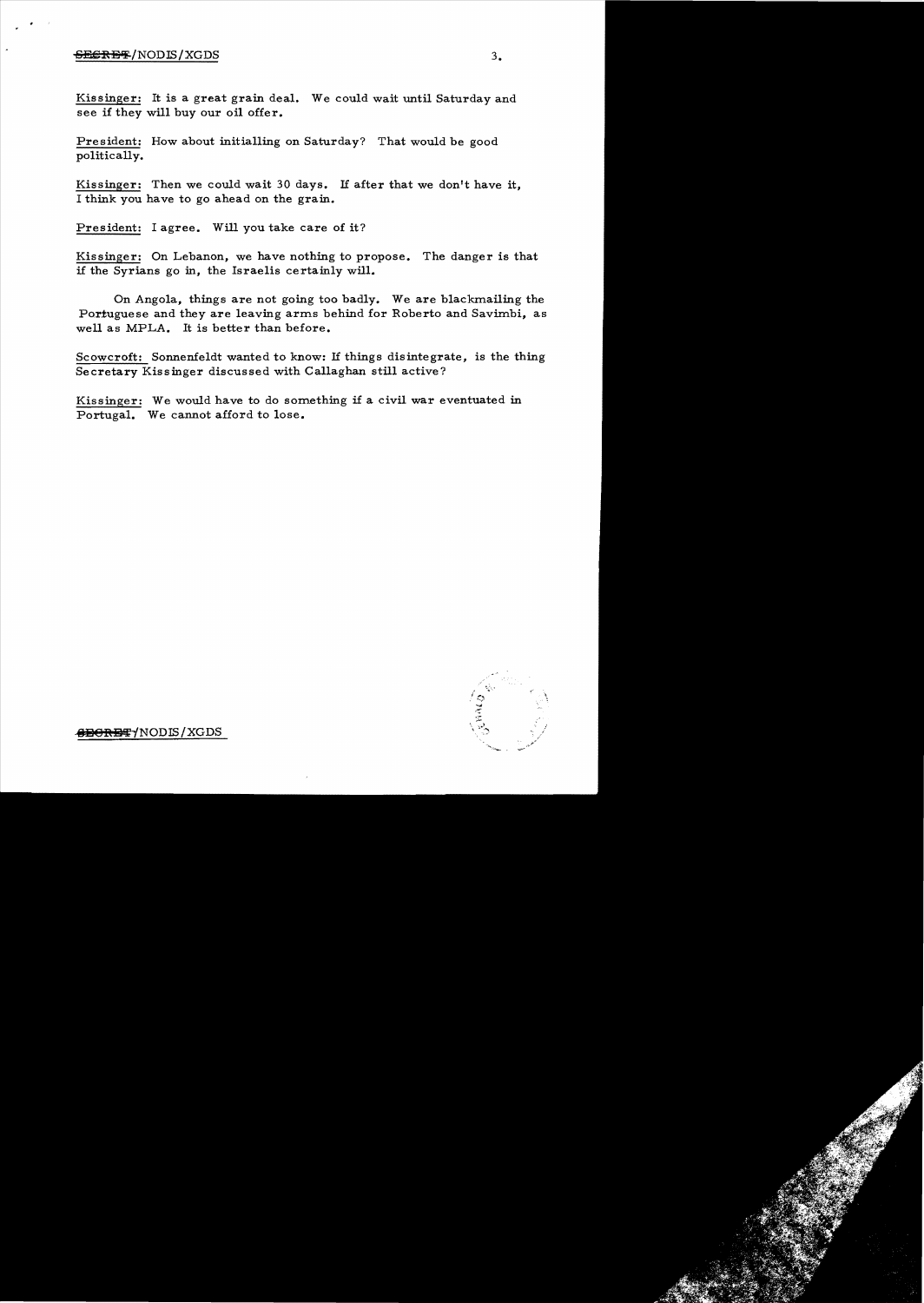Say southing about OAU - for press sorg. . (BYU) Hy King  $JY/K$  got  $Z$  9:30 a.m Chutul dosens of 200 mile sea hill w) Max & Urarch. It against to wron for ce 1 form 72 trong que if it in my clumper of being expected. K gone good depopee of Ollivian position huit a peut a délafet troisper You have a pres work Tompho? Ot 8 och This have justin thing Use could tive us his  $(\boldsymbol{\mathsf{C}}_+$ comment'on aring light the OAU linkage is bad and your informant drink help. Would you do something tonight in your pers corp to not it staringst M Openman. Would from get was procetting? K I with W/ FH Twinks group. They think are FP in part store). Enou detente - cents considérés S On Kingwithour, you may not get a question Sans merit in huni, Rou Clairy it I Gut more pour words & SM Take w/ Rose K One ear forment, the Frank till tyring Soclarke Consols. All attres age Compande mag To Gracial. K Good thing to be think hell concede, but won't be lorsent, un et be in port store of Compliance we could selment you doing to + note has supporte P Fine hats do it, we definitely chomed have cannoted NSC MEMO, 11/2408, STATE DEFT. GUIDELINES State leviers 3/11/04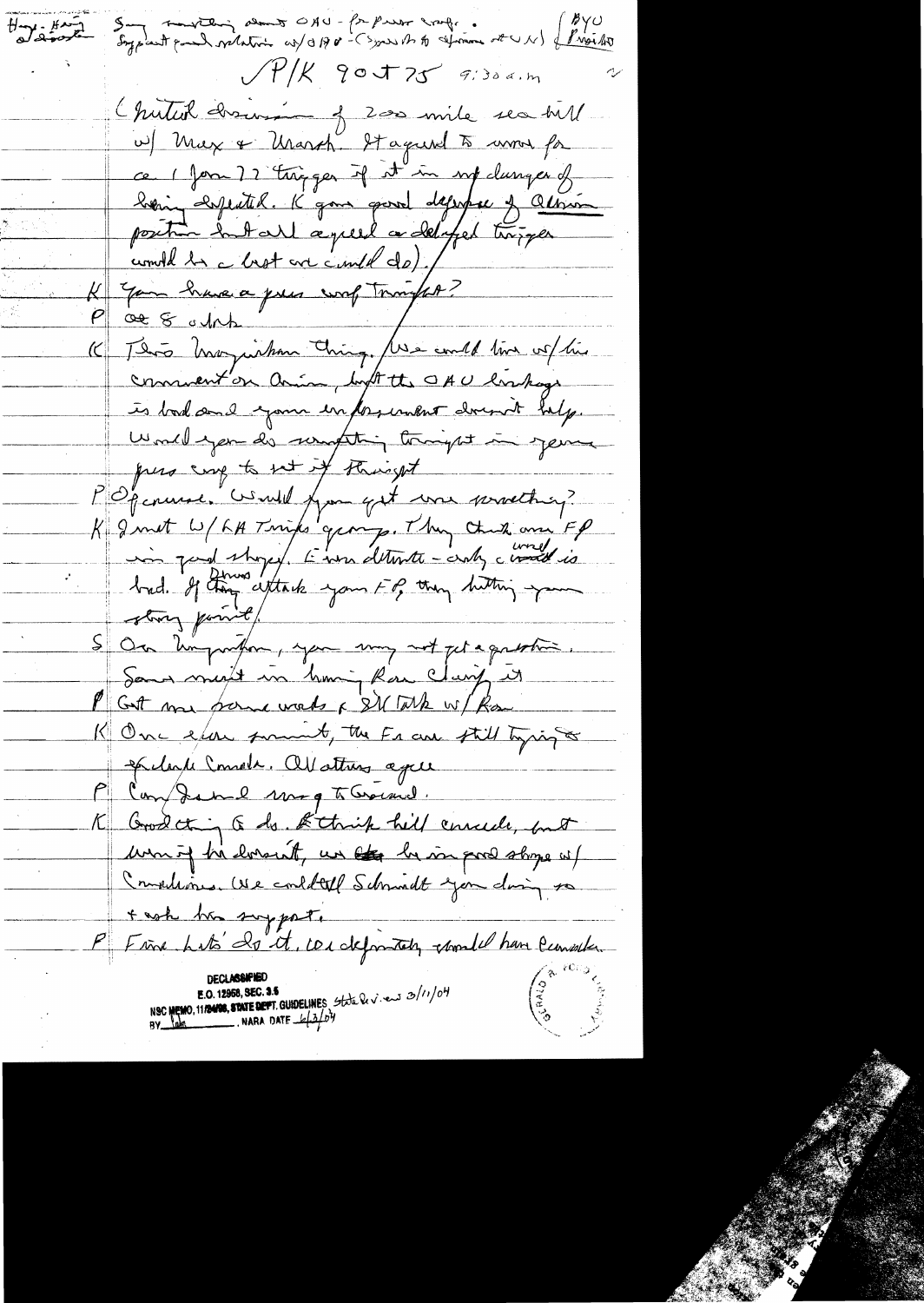K Out the prince deal, a done told us they conduct hope 15 % chacomet - it would clinton that us/ EENro, 3 rd world + Opes. The grapot de this have from a desorter. Buty has talked bran day sel hão quy en on esper hin i There (VP ealls) Jesterdry he publish Bell out on gerunds quant put who uniquities P He martinial that yesterday, I said I donked think chystra was environment. K It puts us in a truga partin allarment-Lant regen quois deal, lets formes presence us to move de quin. N'e hou source options pa chaquising a trasment which we can try on them. But of they reject it you will have to decide whether to herety a howburge. There are proto either way a Yupmingle I favor long tough, Sadves Sommer, But if it falls thin, it will hunt cliterative get c fanness on your week. P Hant is german deal. K It would in a great gravin cleat. We construct tel Scotmalay & se if they will by one ont offer. P Aver about instialing on Saturday, That would Macrol pointventy. R Manuncemell avant 30 days. If after that we don't home it, I think you have to go wheat se P Japier, with you take and it.